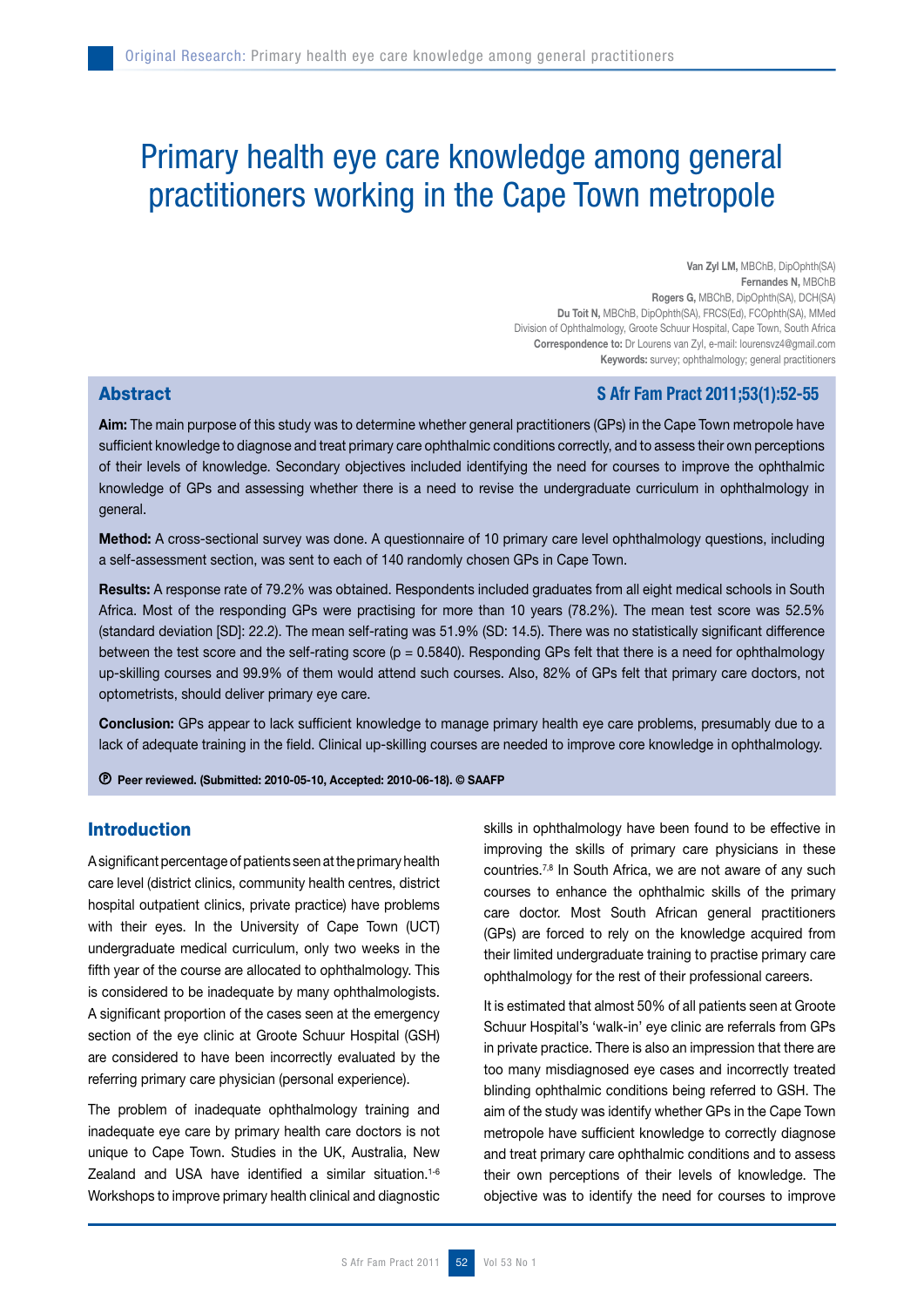the ophthalmic knowledge of GPs and to identify gaps in the teaching of undergraduate medical students.

#### **Methods**

A sampling frame of all the GPs working in private practice in the Cape Town metropole was compiled from the database of the Board of Healthcare Funders (BHF) of South Africa. A sample of 140 GPs was randomly selected from 314 GPs registered with the BHF as working in the Cape Town Metropole. GPs were all informed telephonically that they had been selected to take part in a study and were requested not to refer to textbooks when answering the questionnaire. GPs were not informed that the questions would regard ophthalmology. Ethical approval to conduct this study was obtained from the Ethics Department of UCT, Groote Schuur Hospital.

A questionnaire was posted to each of the selected GPs, with a stamped and addressed return envelope. The questionnaire consisted of two parts. The first part comprised 10 questions testing primary eye care levels of knowledge and skills. The questions were chosen from the question bank of the UCT Division of Ophthalmology fifthyear undergraduate curriculum, as a standard questionnaire in the assessment of generalist knowledge is not available in the literature. This was done in conjunction with the UCT ophthalmology course convenor. The questions were in multiple-choice format and covered clinically orientated topics that undergraduate students are expected to know, including clinical scenarios that would present to a GP in a generalist practice. The correctly answered questions were totalled for each GP and the mean score of the subjects' knowledge was then calculated. Ten clinical questions were asked, for which each had four possible answers, only one of which was the correct answer. They were:

- 1. A patient presents with a unilateral, painful, red eye with hazy vision, photophobia and a small pupil. What is the likely diagnosis?
- 2. How do you diagnose acute angle-closure glaucoma before referral to an ophthalmologist?
- 3. Is the initial treatment of uveitis that of chloramphenicol (antibiotic) ointment?
- 4. What is the clinical sign on fundoscopy of proliferative diabetic retinopathy?
- 5. A young patient presents to you with a history of long-standing blurred vision. The vision in both eyes improves dramatically with pinhole. The following would be the most appropriate (select from four options):
- 6. In a patient who presents with headache and a complete third nerve palsy of recent onset, with pupil

involved, what would the most likely cause be?

- 7. How do you test for a relative afferent pupillary defect and what does it signify?
- 8. How important is the use of topical dexamethasone (a steroid) for a herpes simplex dendritic ulcer?
- 9. A mechanic presents with painful red eyes about six hours after welding, with no visible foreign body on the cornea. What is your next step?
- 10. A patient sees flashing lights and floaters. What is the patient in danger of developing?

The second part consisted of eight questions where the subjects were asked, among others, to assess their own impressions of their levels of knowledge. A mean self-rating score of the subjects' knowledge was then worked out. The questionnaire also addressed the issue of whether GPs felt that there is a need for courses in ophthalmology to up-skill the practitioner. The questions were:

- 1. On a scale of 1 to 10 (1 = very poor;  $10 =$  excellent), how would you rate your ophthalmology knowledge?
- 2. What percentage of patients with an eye problem consults you at your practice?
- 3. Do you think it is necessary that CPD courses be held to increase GPs' knowledge of ophthalmology?
- 4. Would you attend such a course?
- 5. Do you think a GP or an optometrist should be responsible for primary eye care?
- 6. Are you male or female?
- 7. For how long have you been in private general practice?
- 8. At which university did you complete your MBChB/ MBBCh/MBBS?

#### **Results**

Of the 140 questionnaires that were posted to randomly chosen GPs, there were 111 responses, a response rate of 79.2%. Most of the respondents were graduates from the University of Cape Town (35.5%) and the University of Stellenbosch (34.6%); however we did have responses from graduates of all eight medical schools in South Africa. Of the respondents, 54% were male and 46% female. Most of the responding GPs had been in general practice for more than 10 years (78.2%) and only 21.8% of respondents had been in practice for a shorter period. In 98% of practices, GPs estimated that the number of patients seeking eye care was between 10% and 20% of all patients.

In the ophthalmology core knowledge test, the mean test score was 52.5% (SD: 22.2). When GPs were asked to rate their own knowledge in ophthalmology, more than half (58.3%) of the respondents rated their knowledge at 5 or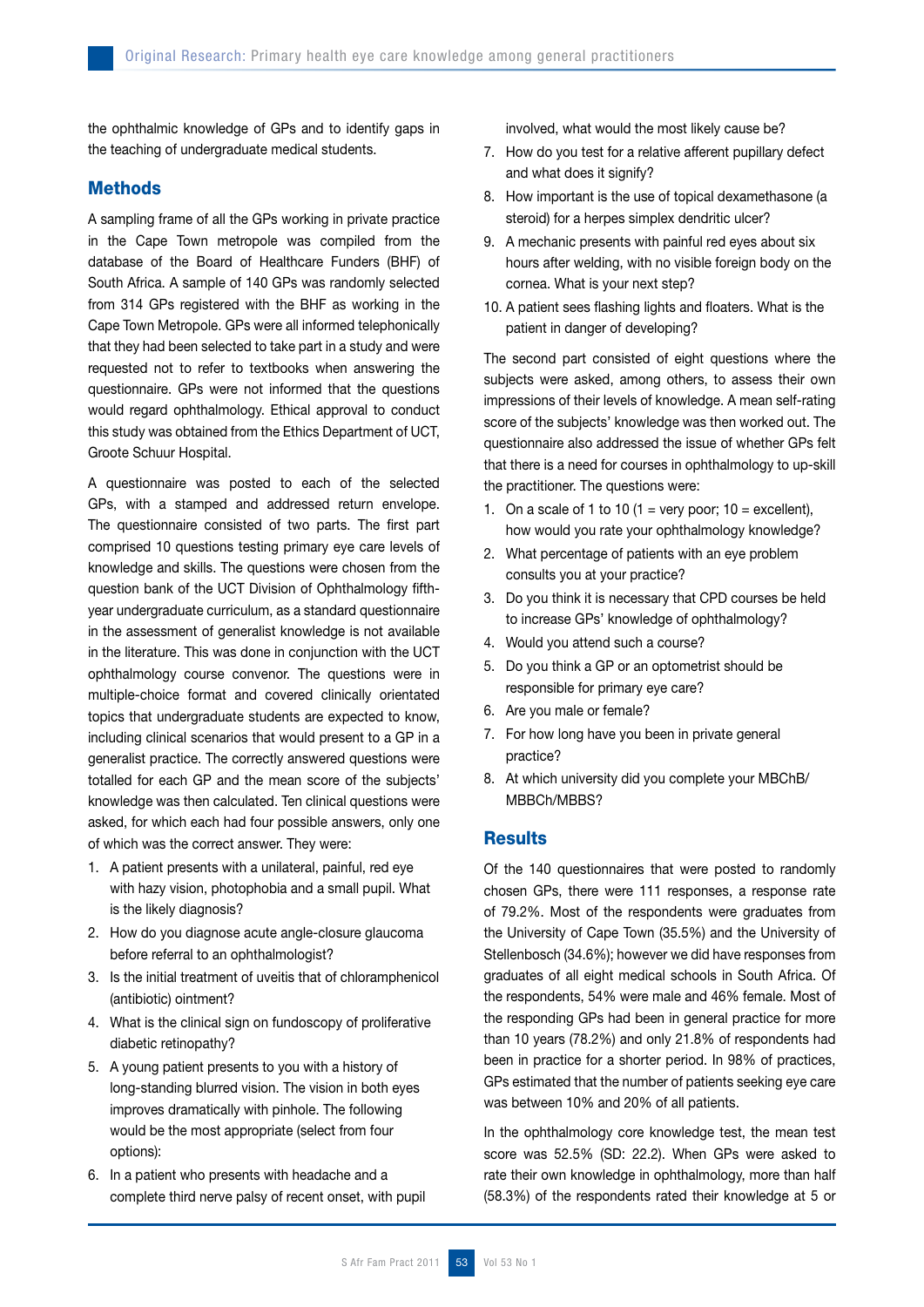

#### Figure 1: Box plot of self-rating and test scores

less (on a scale of 1 to 10) and only 41.7% gave themselves a score of 6 or more. The mean self-rating was 51.9% (SD: 14.5). There was no statistically significant difference between mean self-rating and test scores ( $p = 0.5840$ ). These findings are shown in Figure 1.

The number of years in practice did not seem to be of any significance in the clinical knowledge part. GPs were divided into groups of those having been in practice for fewer than 10 years, between 10 and 20 years, and for more than 20 years. Most of the respondents were in the latter two categories (38% and 40%), with only 22% being in practice for fewer than 10 years. The average score in each category was 50.2%, 52.7% and 54.6%, respectively. There was no statistical significant difference in the scores of the three categories.

An alarming finding in the core knowledge testing was that almost 10% of respondents would treat herpetic corneal ulcers with topical steroids. Fifty per cent of those were in GP practice for fewer than 10 years. There was no statistical significance ( $p = 0.1659$ ), but the clinical significance is that younger GPs are not as aware of the dangers of topical steroids in herpetic ulcer disease as their more experienced counterparts.This treatment is usually completely contraindicated and may play a significant role in iatrogenically induced blindness.

All the GPs that responded to the questionnaire thought that ophthalmology up-skilling courses should be made available in South Africa and 99.9% suggested that they would attend such courses. Despite the finding that both primary care ophthalmology knowledge and self-rating of knowledge was poor, 82% of GPs felt that they themselves or medical officers, rather than optometrists, should deliver primary eye care.

# **Discussion**

At the Midland Eye Hospital in Birmingham, GP referrals to an eye emergency unit were evaluated. Analysis revealed that 50–70% of referrals did not constitute urgent conditions and could have been better managed at secondary level outpatient clinics.<sup>5</sup> In a study conducted in the UK to assess the referral pattern to ophthalmologists, it was found that optometrists and GPs were the leading referrers from primary health care units. Optometrists' main reason for referral was cataracts, while GPs referred more eyelid, tear duct and conjunctival conditions. The study found that agreement with ophthalmological diagnosis was high for both groups of primary care practitioners, but that concurrence of referral reason with the ophthalmological diagnosis of glaucoma was lower for GPs than for optometrists.<sup>9</sup> The accuracy of testing and diagnosing diabetic retinopathy was studied in the US and it was found that family physicians were fairly accurate in screening patients for diabetic retinopathy.4

In this study, GPs rated their ophthalmology knowledge to be just over 50% (which can be regarded as inadequate), yet GPs are often the 'first port of call' for many ophthalmic patients. GPs estimated that 10–20% of all their patients had eye problems, and the question therefore arises: in light of the poor test and self-rating results, are GPs administering the correct treatment to the patients that they assess? Answers to one of the questions in this study indicated that almost 10% of respondents would treat herpetic corneal ulcers with topical steroids, which is absolutely contraindicated. This raises the question as to whether ophthalmology undergraduate training is adequate and whether the curriculum needs to be revised.

Ophthalmology is not only a neglected subject in the undergraduate curriculum in South Africa. In the USA, up to 70% of medical schools do not require rotation through ophthalmology for graduation.1 A study was conducted in Otago (New Zealand) to assess the ophthalmology curriculum, in which ophthalmologists, optometrists, and GPs were asked to give input as to what important topics should be covered in the undergraduate medical curriculum. The overall responses of the three participant groups were similar and agreed favourably with what was included in the current curriculum. The ability to measure visual acuity (97%), test pupillary reflexes (93%), perform ophthalmoscopy (92%) and assess visual fields (68%) was regarded as 'important or essential' by the majority of respondents. Despite glaucoma being a major cause of blindness in the world, only 53% of respondents considered the ability to diagnose chronic open-angle glaucoma as important. The respondents stressed the importance of diagnosing predominantly anterior segment disease, which